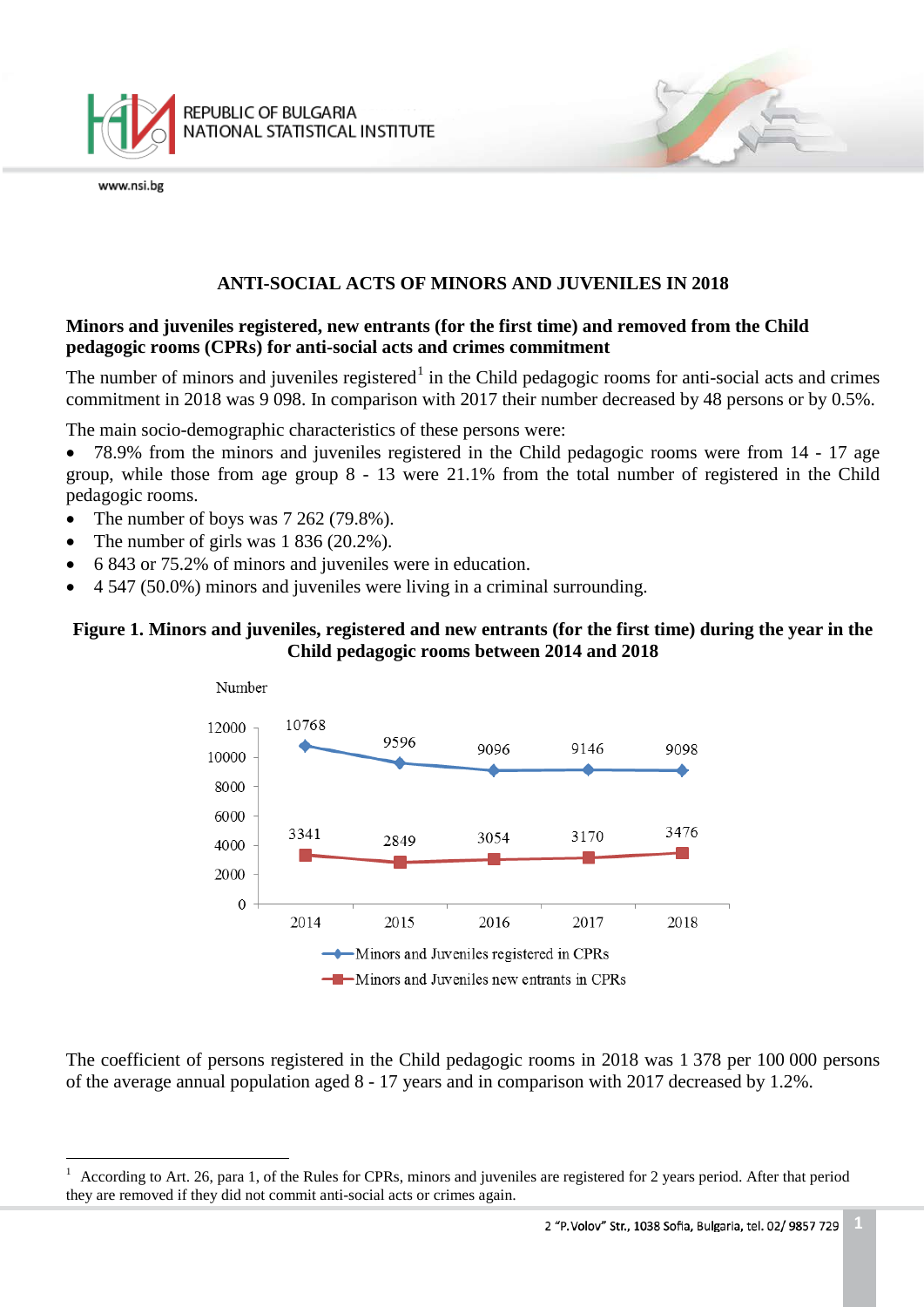

The number of minors and juveniles new entrants<sup>[1](#page-1-0)</sup> (registered for the first time) in the Child pedagogic rooms in 2018 was 3 476 or 38.2% of the total number of persons, registered in the CPRs. 74.2% of them were juveniles. Compared to 2017 the number of new entrants increased by 9.7%.

In 2018, 2 698 or 29.7% of minors and juveniles were removed from the Child pedagogic rooms as:

- 1 470 of them  $(54.5\%)$  due to improved behavior;
- 1 146 (42.5%) by the reason of reaching the age of 18;
- 82 persons  $(3.0\%)$  due to other reasons.

#### **Anti-social acts**

<span id="page-1-0"></span> $\frac{1}{1}$ 

The number of minors and juveniles who passed through the Child pedagogic rooms for committed antisocial acts in 2018 was 6 866. Boys were 4 596 or 66.9% as girls were 2 270 or 33.1%. In comparison with 2017 the number of anti-social acts perpetrators increased by 82 persons or by 1.2%.

In the structure of surveyed anti-social acts, the greatest was the share of children passed on to the Child pedagogic rooms for:

- 'running away from home, special institution or from residential type of social service' 1 081 children or 15.7%;
- 'behaviour of violence and aggression' 770 persons (11.2%);
- 'psychoactive substances addiction' 549 or 8.0%;
- 'damage of public and/or private property' 502 persons (7.3%);
- 'indecently and/or hooligan behaviour in public place' 377 persons (5.5%).

Among other publicly important anti-social acts of minors and juveniles were:

- 'harassment' 3.8% (262 persons);
- 'wandering' and 'begging' 225 persons or 3.3%.

#### **Minors and juveniles perpetrators of crimes**

In 2018 the number of minors and juveniles, registered in the Child pedagogic rooms for crimes commitment was 4 857.

Thefts of property was the most common type of crime, committed by minors and juveniles. Children perpetrators of thefts were 2 670 or 55.0% from the total number of persons, registered in the Child pedagogic rooms for crimes commitment. The greatest was share of minors and juveniles perpetrators of thefts from shops or other trade establishments - 34.0% (909 persons), followed by 'home thefts' - 18.7% (498 persons) and burglaries - 10.0% (267 persons).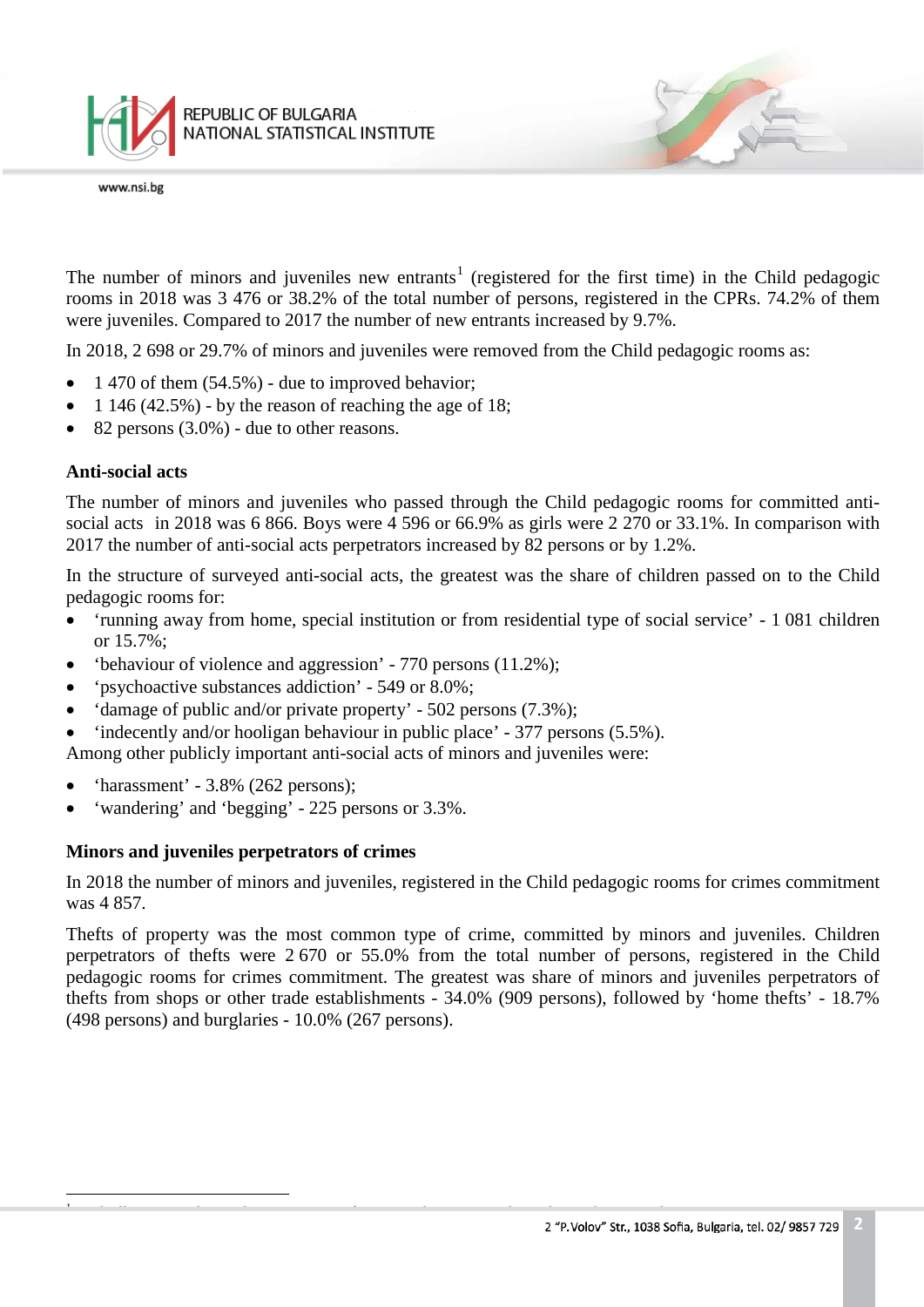



# **Figure 2. Minors and juveniles perpetrators of some types of crimes in 2018**

# **Minors and juveniles - victims of crimes**

Minors and juveniles victims of crimes in 2018 were 1 634, as 665 or 40.7% of them were girls. The relative share of minors - victims of crimes was 40.3% (659 persons) and juveniles - 59.7% or 975 persons.

The highest was number and relative share of minors and juveniles, victims of thefts of property - 758 persons (46.4%), followed by bodily harms - 285 persons (17.4%), robberies - 136 persons (8.3%), debauchery - 68 (4.2%). The number of rape cases (committed and attempted) in 2018 was 23.

# **Activities of the Local Commissions for Combating Anti-social Acts of minors and juveniles**

5 772 legal correctional educational proceedings were initiated by the Local Commissions for Combating Anti-social Acts of minors and juveniles in 2018. 4 128 (71.5%) of them were initiated by the prosecutors proposals. The number of concluded proceedings amounted to 5 180 while 2 870 or 55.4% were finalized in a month. 533 (9.2% of proceedings initiated) were ceased due to different reasons. At the end of 2018, 285 proceedings were not finalized.

7 967 correctional measures were inflicted by the Local Commissions in 2018 according to Art. 13, para 1 of the Juvenile Delinquency Law to 5 855 persons aged 8 - 17 years for commitment of 6 322 publicly dangerous  $\arctan s<sup>1</sup>$  $\arctan s<sup>1</sup>$  $\arctan s<sup>1</sup>$ .

The correctional measures imposed to the highest number of persons in 2018 were:

• 'warning' was - in 3 474 (43.6%) cases;

 $\frac{1}{1}$ 

<span id="page-2-0"></span><sup>1</sup> Incl. anti-social acts, crimes and administrative violations.

• 'placement under the correctional control of a public tutor' - in 1 612 (20.2%) cases;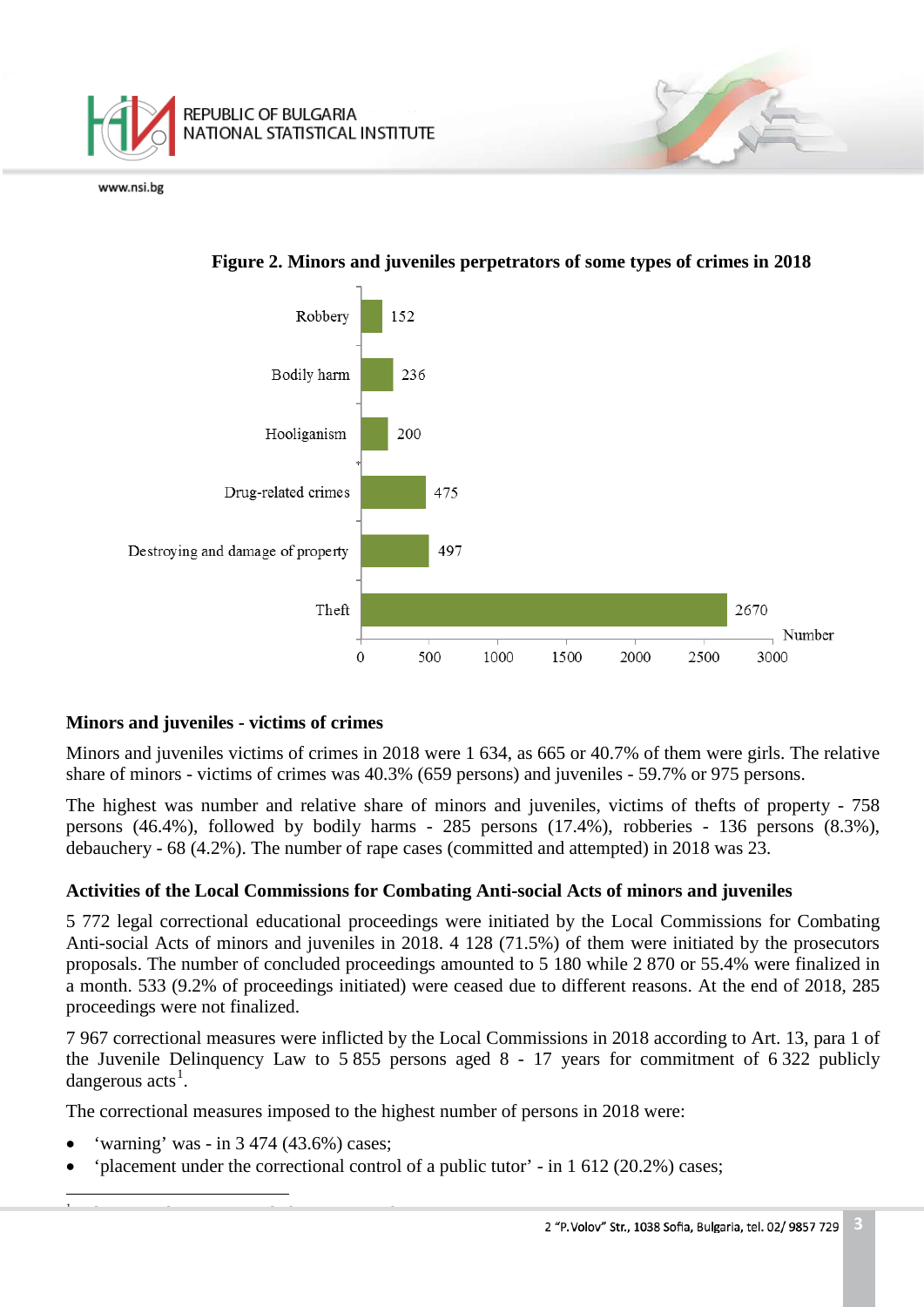

- 'placement under correctional supervision of the parents or the persons substituting for them, under the obligation to take special care' - in 1 076 (13.5%) events;
- 'obligation to participate in consultations, training and programmes' in 673 (8.4%) cases;
- 'warning to get into Educational boarding school with test period of 6 months' was imposed to 350

persons (4.4%);

• the correctional measures of 'getting into Educational boarding school' - to 66 persons (0.8%).

The main characteristics of minor and juveniles with imposed correctional measures in 2018 were as follows:

- Minors were  $1837$  or  $31.4\%$ ; juveniles were  $4018$  or  $68.6\%$ ;
- Boys were 4 869 or 83.2% and girls 986 (16.8%);

• More than a half of minors and juveniles with imposed correctional measures have basic attainment - 2 967 persons (50.7%), as 2 191 (37.4%) - primary attainment.

In 2018, 6.412 persons were consulted in the existing consultative offices acted at the territory of the country. 1 647 campaigns for prevention were carried out, as 153 146 children were covered in them. With 1 776 minor and juvenile persons, living in an unfavorable criminal or conflict surrounding, additional preventive educational activities were carried out. 6 515 persons aged 8 - 17 years were consulted by the public supervisors in the country.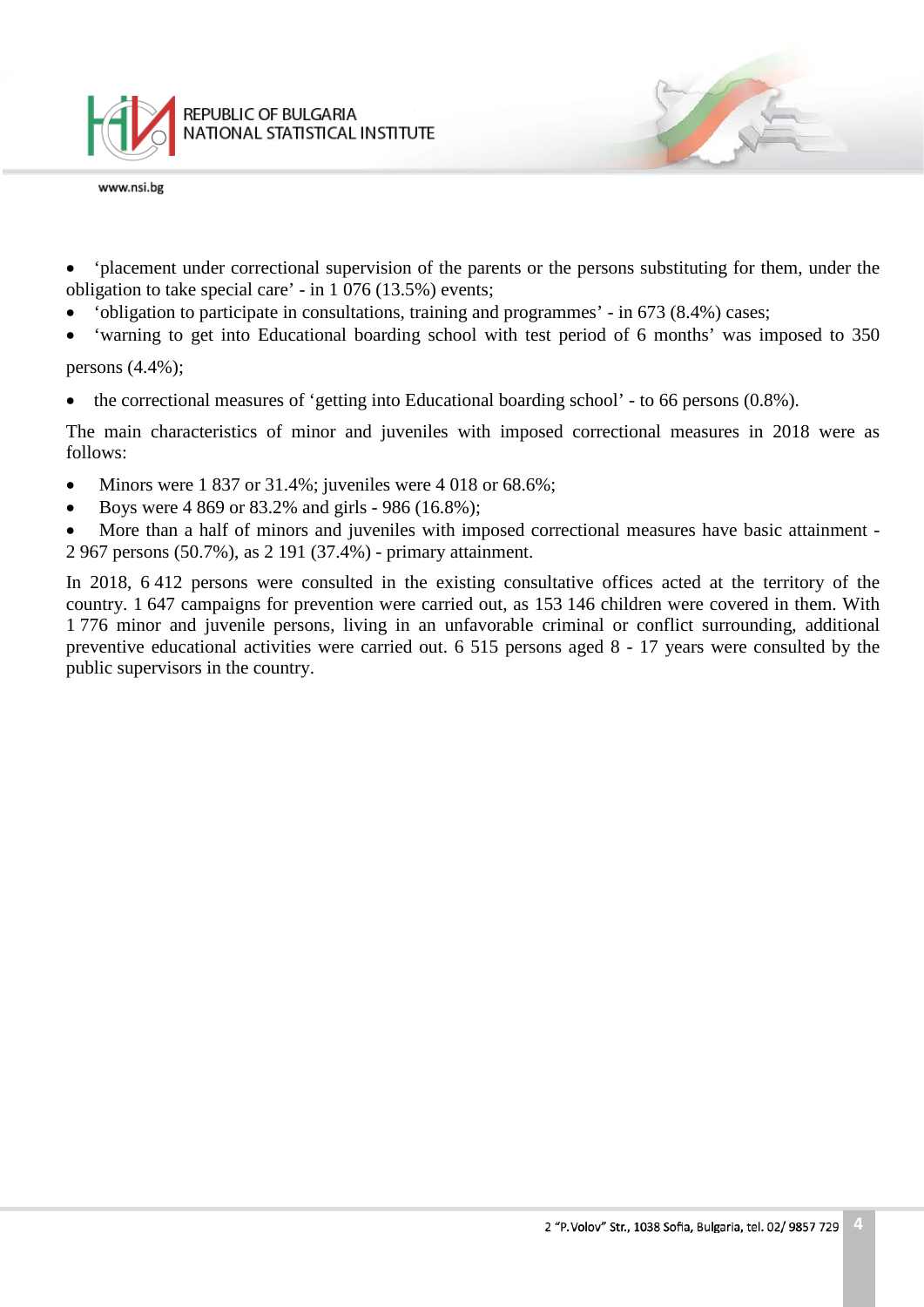

#### **Methodological notes**

Statistical data on anti-social acts of minors and juveniles are elaborated on the basis of annual information received from the Local commissions for prevention of juvenile delinquency.

**Objects of the survey** are the Local commissions for prevention of minors and juvenile anti-social acts.

**Units of the survey** are the minor and juvenile persons - perpetrators of anti-social acts and crimes.

**Anti-social act** is an act which is publicly dangerous and against the law, or contradicts the morality, and the good manners. Correctional measures are imposed upon the offenders of such acts according to the Juvenile Delinquency Law.

**Child pedagogic rooms** are special institutions for the prevention of crimes and anti-social acts, committed by minor and juvenile persons.

**In the number of minors and juveniles registered in the Child pedagogic rooms** are included all minors and juveniles perpetrators of crimes and/or anti-social acts; convicted for general crimes; realized from the correctional facilities, Correctional boarding schools and the Social-pedagogic boarding schools. Minors and juveniles are registered for 2 years period after that period they are removed if they did not commit again anti-social acts or crimes.

**In the number of minors and juveniles registered as new entrants in the Child pedagogic rooms during the year** are included all minors and juveniles perpetrators of crimes and/or anti-social acts during the reported year; convicted for general crimes; realized from the correctional facilities, Correctional boarding schools and the Social-pedagogic boarding schools.

**In the number of minors and juveniles passed on to Child pedagogic rooms** are included minor and juvenile persons who have committed acts of little importance, for which single police intervention was sufficient and no reason for their registration in the CPRs.

The applied methodology and data from surveys on Activities of Local Commissions for Combating Antisocial Acts of minors and juveniles are published on the NSI's website - [www.nsi.bg](http://www.nsi.bg/) as well as in IS INFOSTAT [\(https://infostat.nsi.bg/infostat/pages/module.jsf?x\\_2=63\)](https://infostat.nsi.bg/infostat/pages/module.jsf?x_2=63).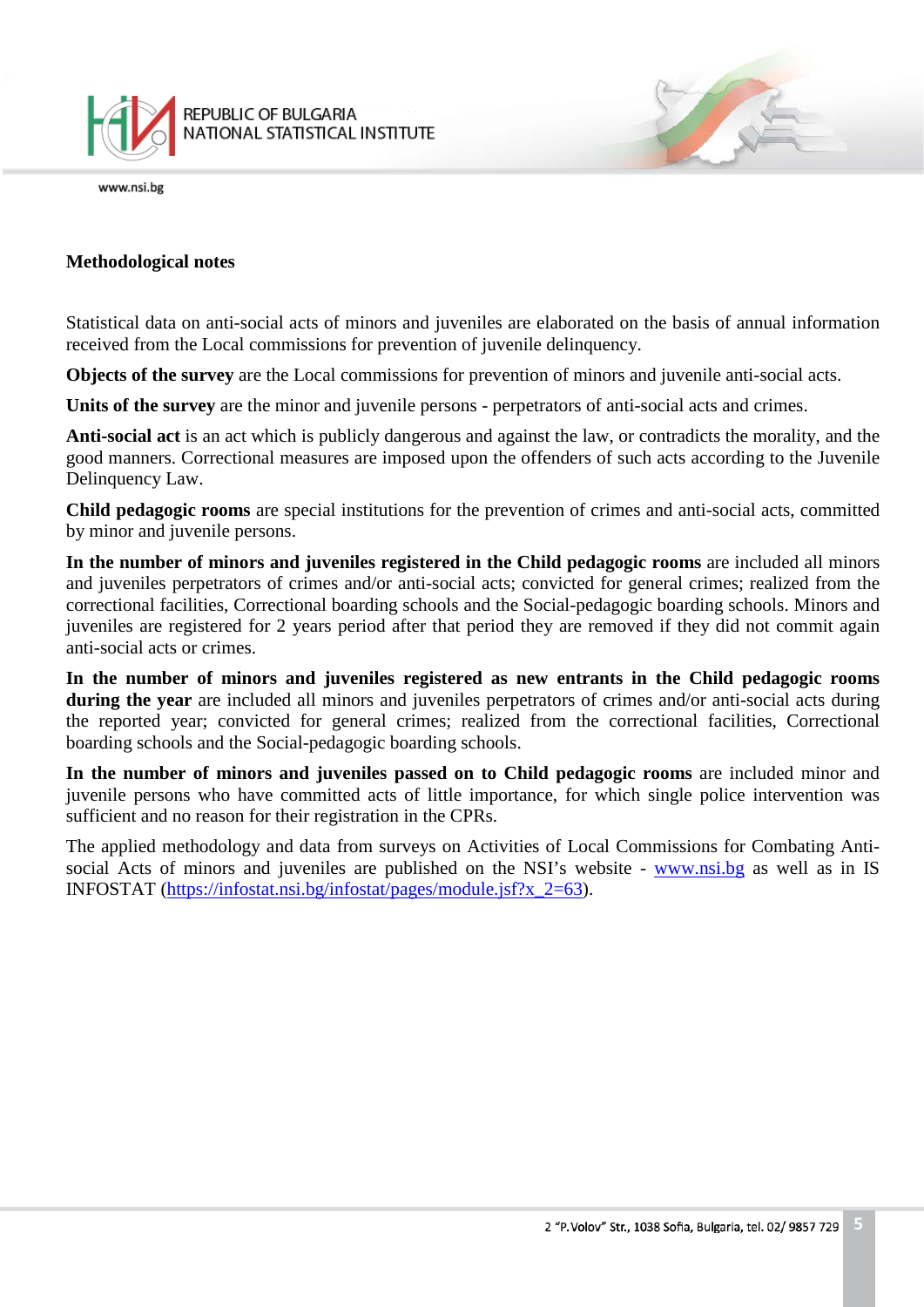

#### **Annex**

#### **Table 1**

# **Minor and juvenile persons registered and new entrants in Child pedagogic rooms by sex and age**

|                                            |       |      |      |      | (In numbers) |
|--------------------------------------------|-------|------|------|------|--------------|
|                                            | 2014  | 2015 | 2016 | 2017 | 2018         |
| Minors and Juveniles registered in Child   |       |      |      |      |              |
| pedagogic rooms during the year - total    | 10768 | 9596 | 9096 | 9146 | 9098         |
| Minors $(8 - 13)$                          | 2648  | 2128 | 1973 | 1993 | 1923         |
| <b>Boys</b>                                | 2102  | 1665 | 1520 | 1556 | 1457         |
| Girls                                      | 546   | 463  | 453  | 437  | 466          |
| <b>Juveniles</b> (14 - 17)                 | 8120  | 7468 | 7123 | 7153 | 7175         |
| <b>Boys</b>                                | 6417  | 5886 | 5645 | 5786 | 5805         |
| Girls                                      | 1703  | 1582 | 1478 | 1367 | 1370         |
| Minors and Juveniles new entrants in Child |       |      |      |      |              |
| pedagogic rooms during the year - total    | 3341  | 2849 | 3054 | 3170 | 3476         |
| Minors $(8 - 13)$                          | 944   | 867  | 817  | 826  | 897          |
| <b>Boys</b>                                | 749   | 681  | 641  | 648  | 671          |
| Girls                                      | 195   | 186  | 176  | 178  | 226          |
| <b>Juveniles</b> (14 - 17)                 | 2397  | 1982 | 2237 | 2344 | 2579         |
| <b>Boys</b>                                | 1883  | 1569 | 1769 | 1919 | 2107         |
| Girls                                      | 514   | 413  | 468  | 425  | 472          |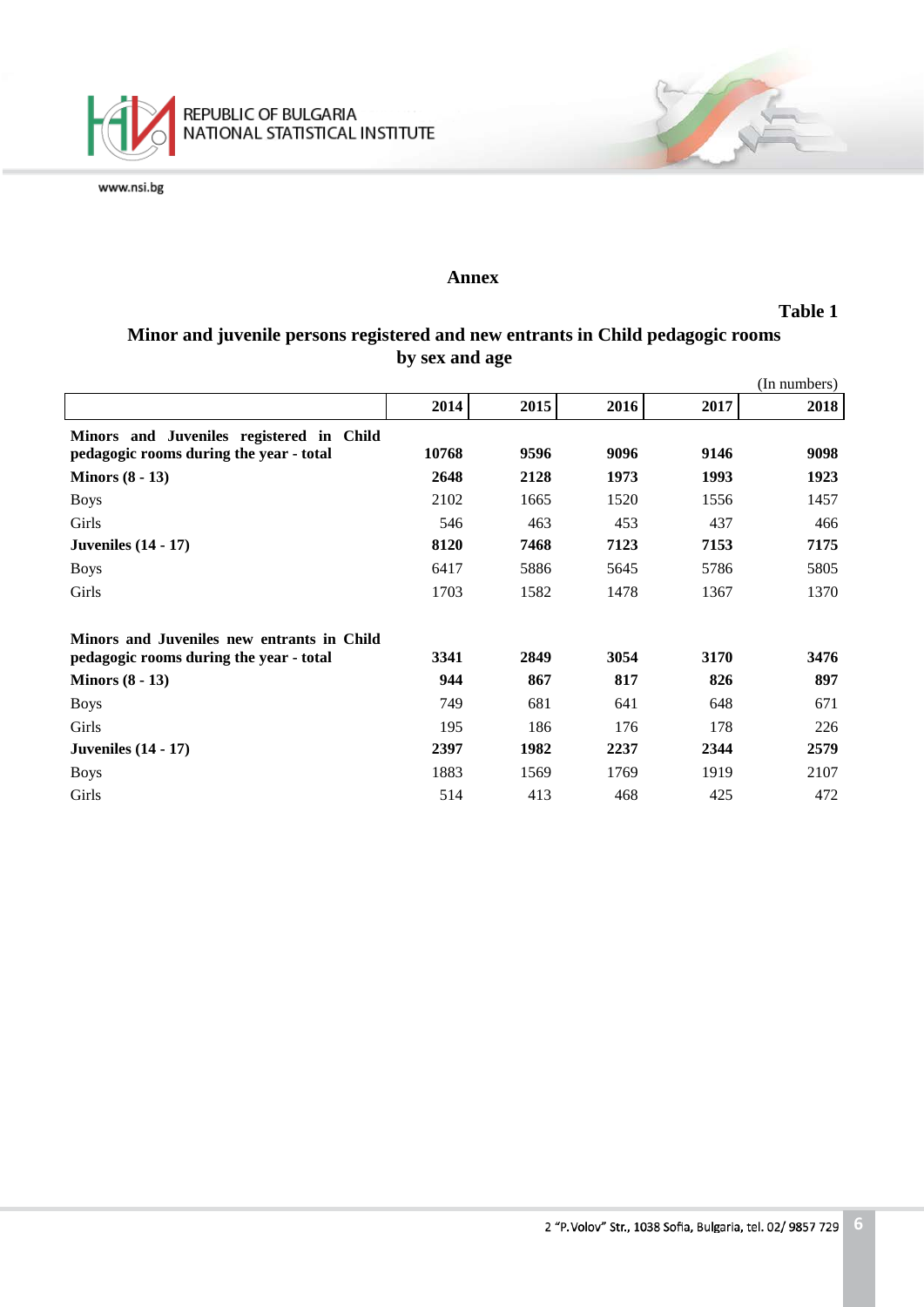

# **Table 2**

# **Minors and Juveniles removed from Child pedagogic rooms' registration**

|                            | (In numbers) |                             |              |                             |  |  |  |  |
|----------------------------|--------------|-----------------------------|--------------|-----------------------------|--|--|--|--|
|                            |              | 2017                        | 2018         |                             |  |  |  |  |
|                            | <b>Total</b> | of which: due<br>to redress | <b>Total</b> | of which: due to<br>redress |  |  |  |  |
| <b>Total for country</b>   | 2862         | 1524                        | 2698         | 1470                        |  |  |  |  |
| <b>Boys</b>                | 2289         | 1180                        | 2168         | 1159                        |  |  |  |  |
| Girls                      | 573          | 344                         | 530          | 311                         |  |  |  |  |
| Minors $(8 - 13)$          | 173          | 158                         | 227          | 216                         |  |  |  |  |
| <b>Boys</b>                | 127          | 116                         | 170          | 162                         |  |  |  |  |
| Girls                      | 46           | 42                          | 57           | 54                          |  |  |  |  |
| <b>Juveniles</b> (14 - 17) | 2689         | 1366                        | 2471         | 1254                        |  |  |  |  |
| <b>Boys</b>                | 2162         | 1064                        | 1998         | 997                         |  |  |  |  |
| Girls                      | 527          | 302                         | 473          | 257                         |  |  |  |  |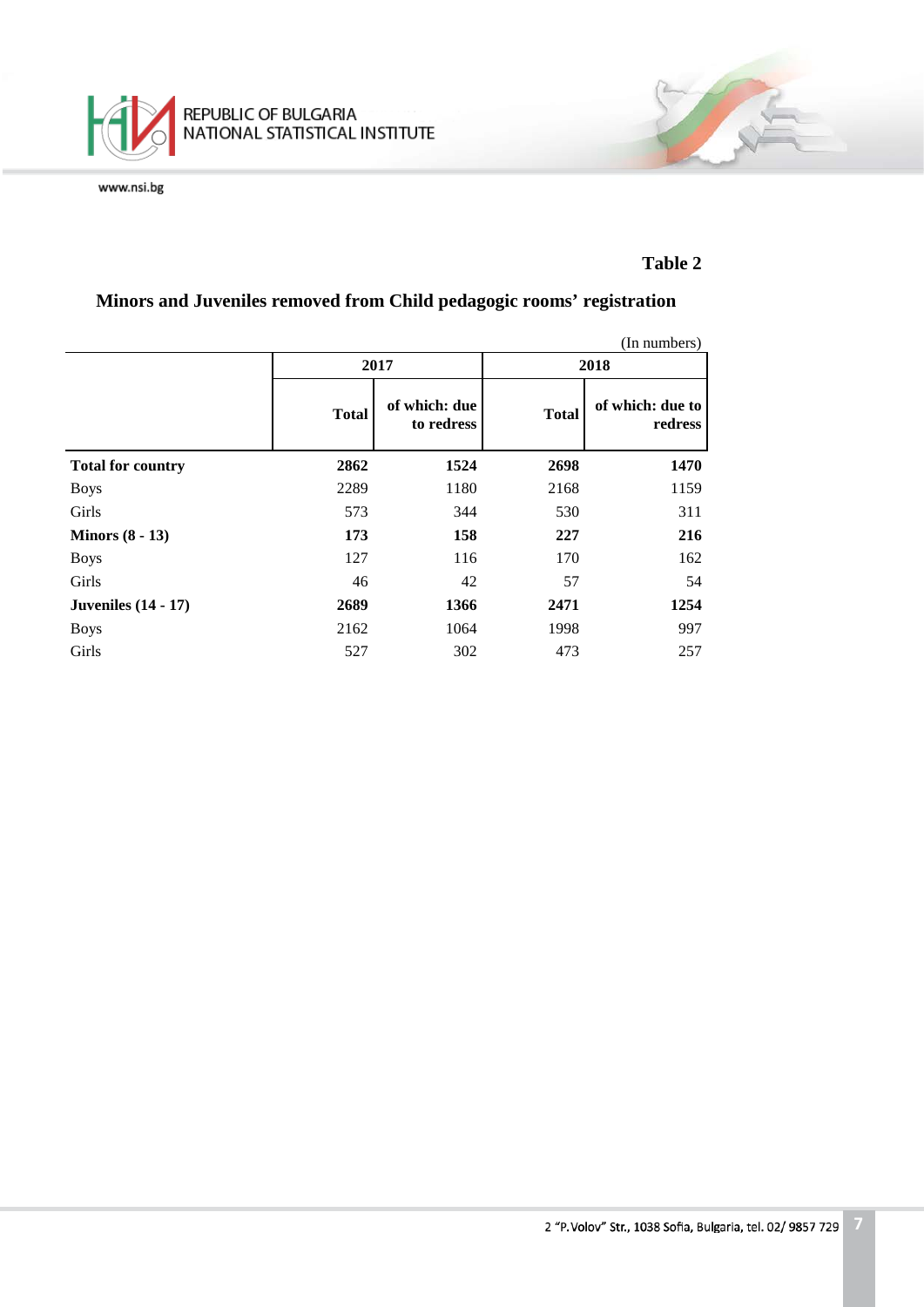

## **Table 3**

# **Minors and Juveniles passed on to Child pedagogic rooms for committed anti-social acts and perpetrators of crimes by sex and age**

|                                                                          |      |      |      |      | (In numbers) |
|--------------------------------------------------------------------------|------|------|------|------|--------------|
|                                                                          | 2014 | 2015 | 2016 | 2017 | 2018         |
| Minors and Juveniles passed on to<br>Child pedagogic rooms for committed |      |      |      |      |              |
| anti-social acts - total                                                 | 5372 | 6145 | 5754 | 6784 | 6866         |
| Minors $(8 - 13)$                                                        | 1456 | 1793 | 1470 | 1521 | 1708         |
| <b>Boys</b>                                                              | 1003 | 1274 | 1030 | 1114 | 1145         |
| Girls                                                                    | 453  | 519  | 440  | 407  | 563          |
| <b>Juveniles</b> (14 - 17)                                               | 3916 | 4352 | 4284 | 5263 | 5158         |
| <b>Boys</b>                                                              | 2503 | 2918 | 2826 | 3647 | 3451         |
| Girls                                                                    | 1413 | 1434 | 1458 | 1616 | 1707         |
| Minors and Juveniles perpetrators of                                     |      |      |      |      |              |
| crimes - total                                                           | 5402 | 5362 | 4980 | 4971 | 4857         |
| Minors $(8 - 13)$                                                        | 1434 | 1322 | 1168 | 1063 | 1116         |
| <b>Boys</b>                                                              | 1162 | 1077 | 955  | 843  | 862          |
| Girls                                                                    | 272  | 245  | 213  | 220  | 254          |
| <b>Juveniles</b> (14 - 17)                                               | 3968 | 4040 | 3812 | 3908 | 3741         |
| <b>Boys</b>                                                              | 3324 | 3476 | 3199 | 3258 | 3141         |
| Girls                                                                    | 644  | 564  | 613  | 650  | 600          |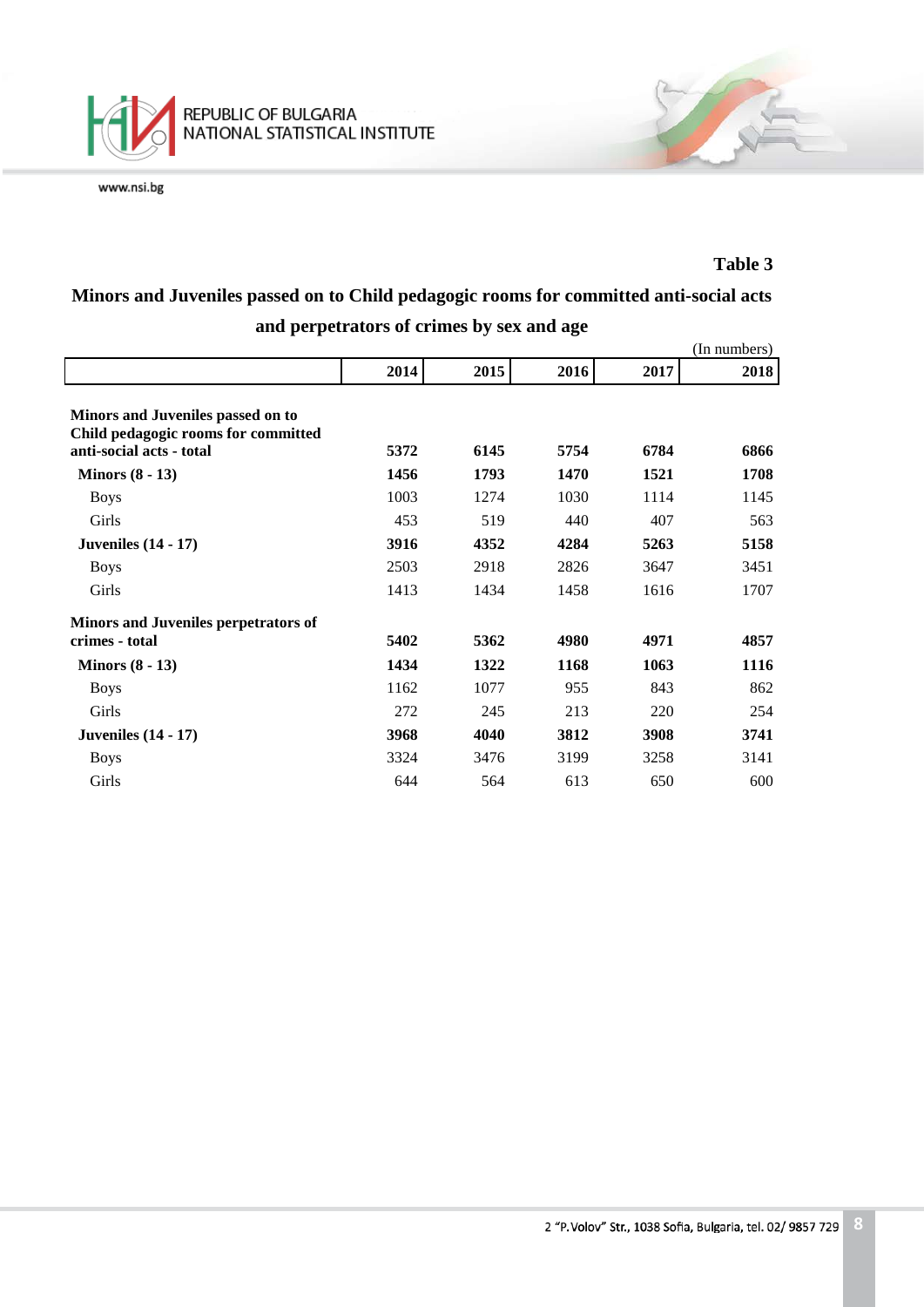

## **Table 4 Minors and Juveniles passed on to Child pedagogig rooms for committed antisocial acts and children perpetrators of crimes**

|                                                                                                      |      |      | (In numbers) |      |      |
|------------------------------------------------------------------------------------------------------|------|------|--------------|------|------|
|                                                                                                      | 2014 | 2015 | 2016         | 2017 | 2018 |
| Minors and Juveniles passed on to<br>Child pedagogic rooms for<br>committed anti-social acts - total | 5372 | 6145 | 5754         | 6784 | 6866 |
| of which:                                                                                            |      |      |              |      |      |
| Run away from home<br>Behaviour of violence and                                                      | 1550 | 1512 | 1554         | 1368 | 1081 |
| aggression                                                                                           |      |      | 497          | 635  | 770  |
| Harassment                                                                                           |      |      | 279          | 438  | 262  |
| of which: school harassment                                                                          |      |      | 193          | 252  | 173  |
| Indecently and/or hooligan<br>behaviour in public place                                              |      |      | 302          | 465  | 377  |
| Damage of public and/or private<br>property                                                          |      |      | 397          | 454  | 502  |
| Wandering and begging                                                                                | 354  | 380  | 226          | 174  | 225  |
| Psychoactive substances addiction                                                                    | 532  | 572  | 480          | 518  | 549  |
| Prostitution                                                                                         | 59   | 52   | 53           | 28   | 21   |
| <b>Minors and Juveniles perpetrators</b>                                                             |      |      |              |      |      |
| of crimes - total                                                                                    | 5402 | 5362 | 4980         | 4971 | 4857 |
| of which:                                                                                            |      |      |              |      |      |
| Intentional homicide                                                                                 | 5    | 6    | $\mathbf{1}$ | 3    | 5    |
| Bodily harm                                                                                          | 201  | 237  | 209          | 224  | 236  |
| Rape                                                                                                 | 9    | 10   | 15           | 8    | 12   |
| Debauchery                                                                                           | 60   | 47   | 56           | 56   | 46   |
| Theft                                                                                                | 3210 | 3089 | 3019         | 2793 | 2670 |
| of which:                                                                                            |      |      |              |      |      |
| Burglary                                                                                             | 405  | 350  | 385          | 329  | 267  |
| Pickpocketing                                                                                        | 211  | 207  | 179          | 177  | 154  |
| Robbery                                                                                              | 204  | 157  | 163          | 192  | 152  |
| Theft of motor vehicles                                                                              | 90   | 90   | 94           | 76   | 96   |
| Hooliganism                                                                                          | 339  | 326  | 254          | 259  | 200  |
| Drug-related crimes                                                                                  | 356  | 406  | 407          | 421  | 475  |

'.' - no data.